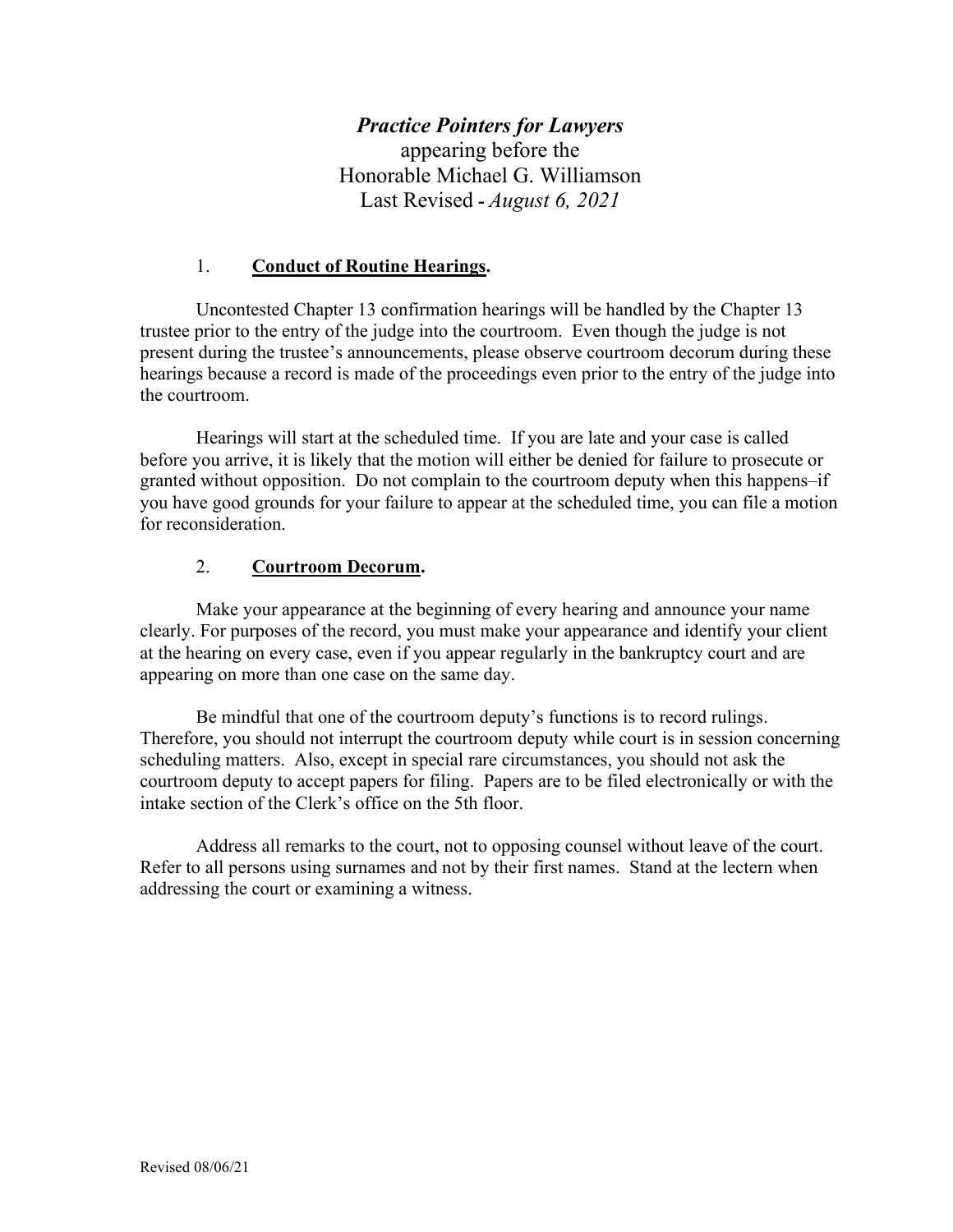## 3. **Evidence at Hearings.**

Except in unusual situations, typically emergency in nature, the initial hearing on a motion will be noticed as "preliminary." If a hearing is noticed as "preliminary" the court will not permit the introduction of testimony or documentary evidence. However, if it appears from discussion with counsel that there are no material facts in dispute, the court, if otherwise appropriate, will enter dispositive rulings, to include summary judgment on the court's own motion, at the preliminary hearing.

In this regard, while the court will not permit the introduction of testimony or documentary evidence at a preliminary hearing, the court will consider as part of the record affidavits that are offered without objection, uncontradicted proffers of evidence made by counsel, and judicial and evidentiary admissions made by the parties in open court or in the papers and schedules filed with the court.

The court will receive evidence at hearings that are not noticed as "preliminary." For example, if you have filed an emergency motion and want final dispositive relief, you need to bring your witnesses to testify at the hearing.

# 4. **Make a Record.**

Often, lawyers will come in and argue that as a matter of law they are entitled to the relief they want. That is fine if the parties stipulate to the facts. However, without such a stipulation, there is no record upon which the court can rule. (For example, the record may consist of unopposed affidavits and proffers of evidence, admissions contained in the papers or schedules filed by a party, documentary evidence, or live testimony.)

In addition, summary judgments must be based on a record established by, for example, depositions or affidavits – not simply based on oral proffers made by counsel. See Fed. R. Bankr. P. 7056(e).

# 5. **Exhibits**.

See Local Rule 9070-1 for guidance and comply with its procedures. It is inconvenient when a trial is unnecessarily delayed or interrupted because exhibits are not properly handled.

## 6. **Emergency Filings.**

You can call chambers ahead of time to let the courtroom deputy know that you will be making an emergency filing. You must file a Certificate of Necessity and complete and submit the Emergency Matters Online Notification Form, located on the court's website at [http://www.flmb.uscourts.gov](http://www.flmb.uscourts.gov/) (see The Source, Procedure Manual and Forms).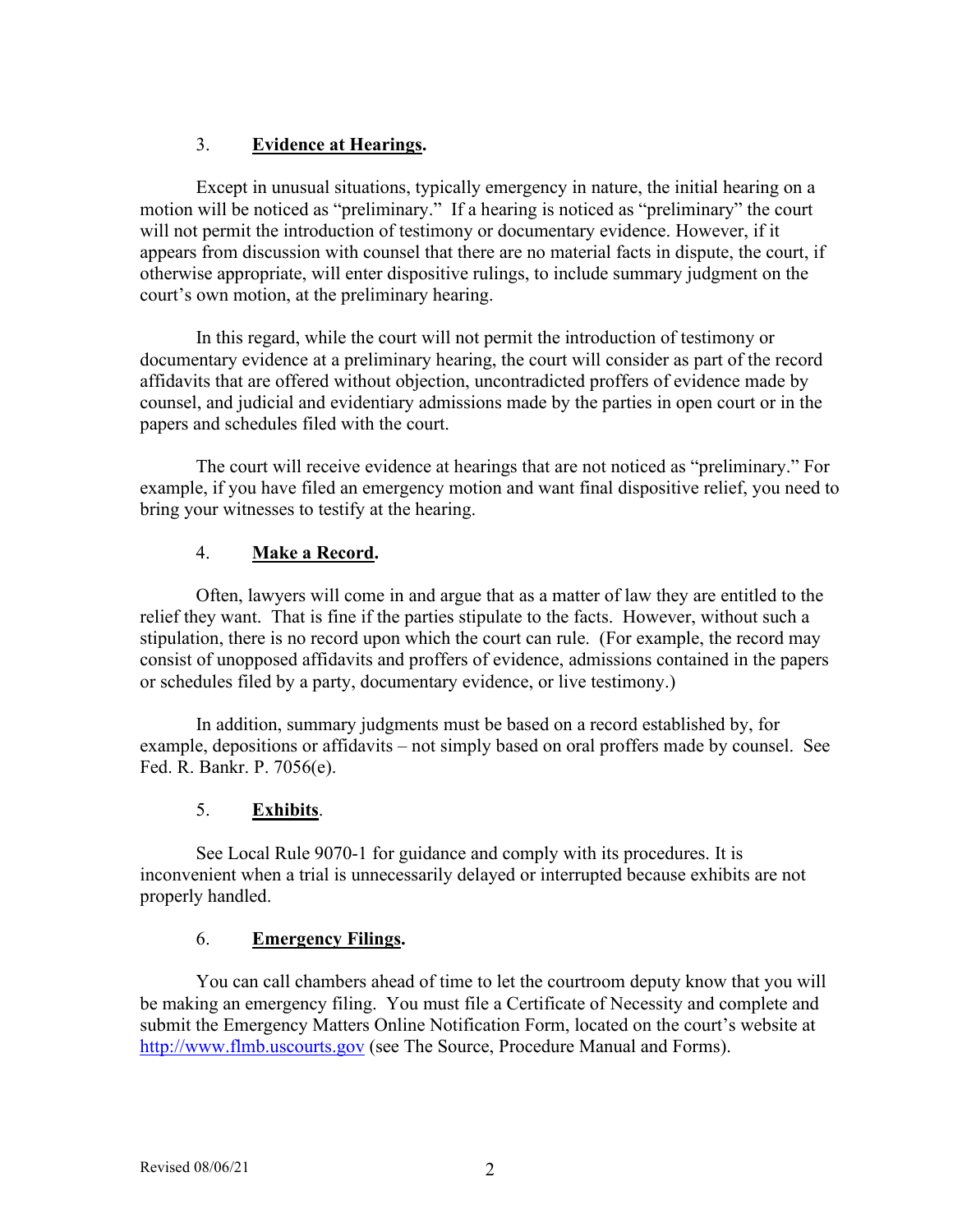## 7. **Contents of Motions.**

When drafting your motion, remember this is federal court, and notice pleading rules apply. First ask yourself what the court needs to know, then include that information in the motion. For example, motions for relief from stay are generally sufficient if they include a complete description of the collateral, amount of indebtedness, nature of default (in Chapter 13's, provide a breakdown of pre- and post-petition defaults), and the amount of regular monthly payments. If a foreclosure action is pending or a foreclosure judgment has already been entered, that information should be included as well. However, a tedious recitation as to every document in the loan file is neither needed nor helpful or appreciated. Few motions cannot be made in three or less pages. If there is a novel legal issue, cite the case you are relying on. Otherwise, citation of well-settled law is not helpful.

A motion to approve a sale or to assume a lease should provide particulars regarding the terms of the sale or lease. If the terms are not outlined in the body of the motion, then a copy of the contract or lease should be attached to the motion. If the subject of the motion is a sale of real estate, the closing date should be recited. With respect to motions by chapter 13 debtors to sell homestead property, the court will consider such motions without a hearing, provided the debtors obtain the consent of the chapter 13 trustee. Orders granting such motions should provide that a copy of the closing statement is to be provided to the chapter 13 trustee within ten days after the closing.

Do not combine motions that seek different relief or combine motions with objections. The governing timeframes for notices and hearings may not be consistent. For example, if you file a "Motion to Dismiss or in the Alternative, for Relief from the Automatic Stay," the clerk must decide whether to deal with the motion under the notice and service requirements of a motion to dismiss or a motion for relief, or both. Since the notice and service requirements are different, this is confusing. Keep them separate, except with respect to a creditor seeking relief with respect to various items of collateral. The creditor may seek such relief in one motion and pay one filing fee.

## 8. **Review it before you file it.**

It is clear that many attorneys do not review their papers in final form before filing them. They leave it up to staff. This problem is not restricted to attorneys who only appear occasionally in bankruptcy court. It occurs frequently even among the most experienced attorneys. For example, papers often refer to exhibits and mailing matrices that are not attached. Where the referenced mailing matrix is not attached, an order denying the requested relief will be entered–resulting in the needless expenditure of time by the clerk, court, and counsel. Oversights such as these reflect poorly on counsel.

# 9. **Briefs.**

As you know, briefs are not required or even welcome in the context of routine matters that the court hears every day. On the other hand, briefs are certainly welcome when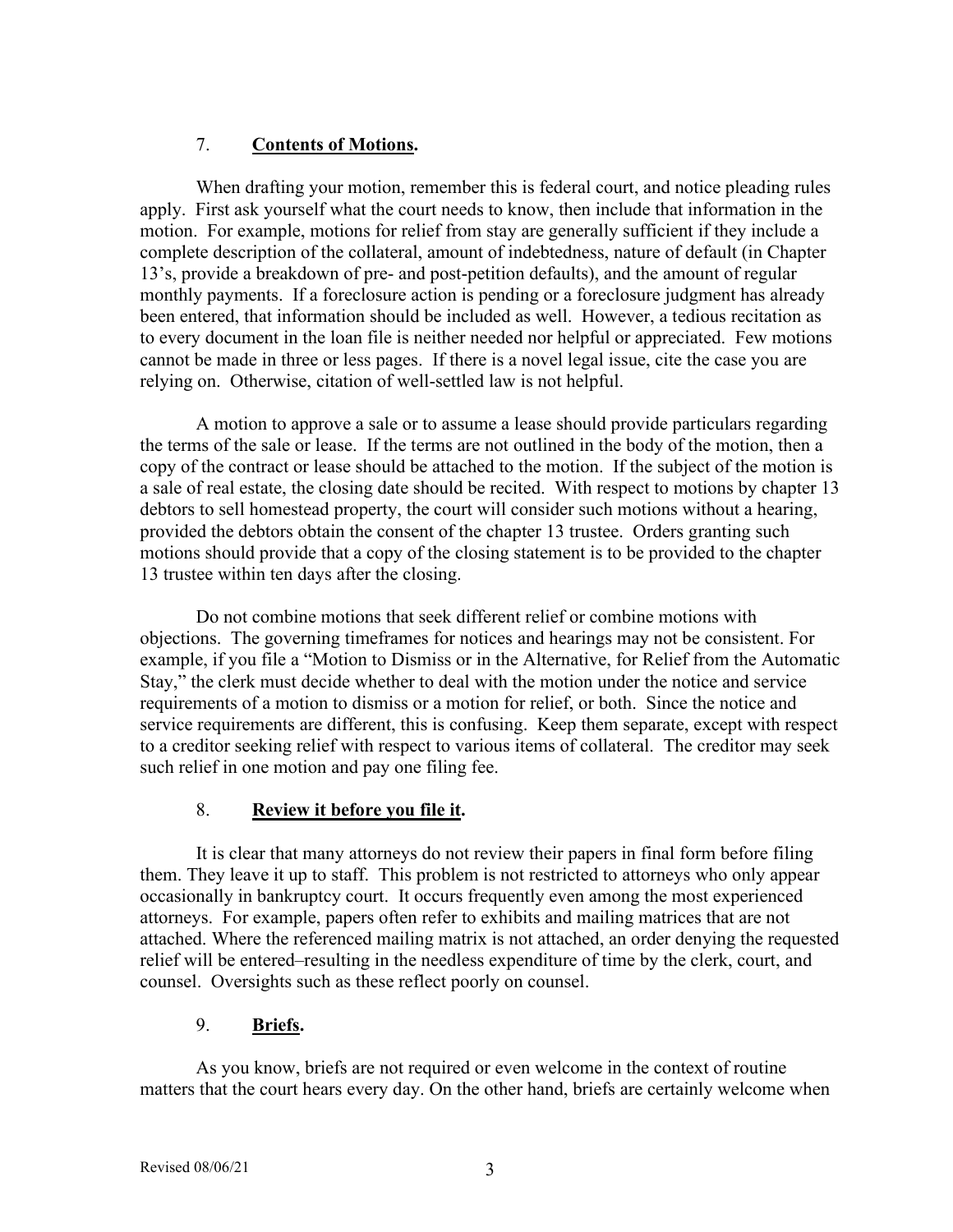a novel or complex issue will be argued at a hearing. Briefs should generally be limited to three pages on small matters and ten pages on large matters. Alternatively, the court welcomes the filing of cases that will be relied on at the hearing so long as the cases are furnished to opposing counsel (cases may be marked up and underlined for emphasis so long as the copies provided to opposing counsel contain the identical markings).

However, when you do file briefs or cases, they are of very little use to the court unless they are filed in a timely manner so as to allow sufficient opportunity for their review in advance of the hearing (delivery to chambers at the end of business hours on the eve of a hearing or on the day of the hearing is not timely!). You should assume that the judge will rule from the bench, and briefs or cases filed at or immediately before the hearing will not be reviewed prior to the court's making its ruling.

#### 10. **Proposed Orders.**

Refer to Local Rule 9072-1 when preparing proposed orders. Proposed orders are to include a full, descriptive title and are to be submitted within three days after the hearing. Orders should be prepared in accordance with the Style Guide that is posted on the court's web site at [www.flmb.uscourts.gov](http://www.flmb.uscourts.gov/) (click on "Judges" on the home page, then click on Judge Williamson's name).

#### 11. **Continuances**.

Do not assume that a motion for continuance filed at the last minute will be granted. Be prepared for the denial of a last-minute request. If you represent the party with the burden of proof, you should be ready to go forward or suffer the consequences of being unprepared. Refer to Local Rule 5071-1 prior to filing your motion for continuance.

A motion for continuance must recite that you have discussed the proposed continuance with opposing counsel and whether there is any objection to the continuance.

Remember to submit a proposed order along with your request for a continuance. Also, if it is a last-minute request, call and let the courtroom deputy know before filing the motion that you are seeking a continuance.

#### 12. **Telephonic Appearances**.

Telephonic appearances through CourtSolutions are permitted under certain circumstances for attorneys who are outside of the Tampa Division of the Middle District of Florida. The court's policy on telephonic hearings is set forth in more detail on the court's web site at www.flmb.uscourts.gov (click on "Judges" on the home page, then click on Judge Williamson's name).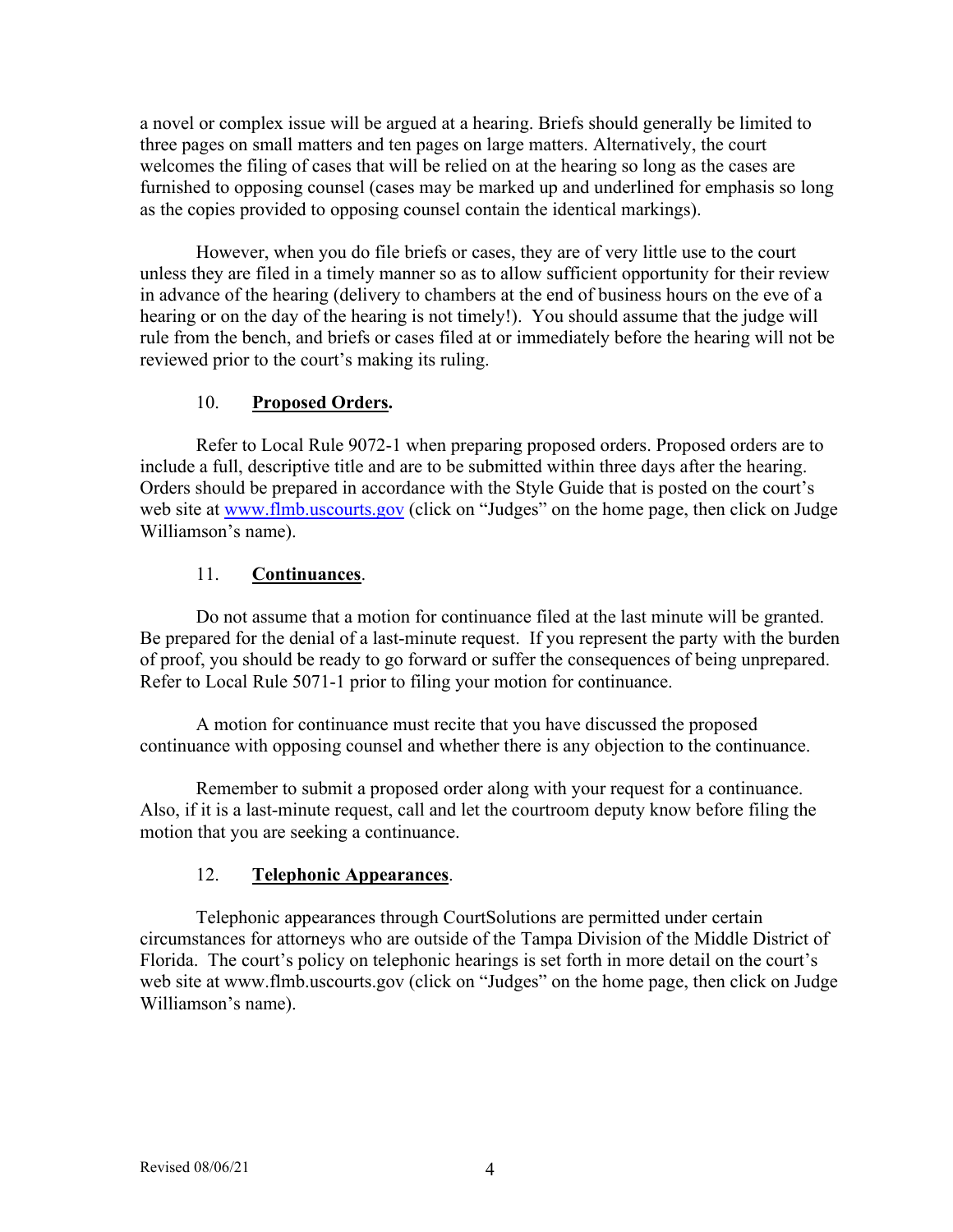### 13. **Settlements.**

If a settlement is concluded and appropriate paperwork is filed prior to the hearing date, the hearing will be cancelled. Otherwise, at least one party will be required to appear at the hearing to announce the terms of the settlement.

### 14. **Contacting Chambers/Case Managers.**

It is generally appropriate to call chambers regarding strictly scheduling or procedural matters. Calls may be directed as follows:

| <b>Scheduling Matters</b> | Marti Malone            | 813-301-5522 |
|---------------------------|-------------------------|--------------|
|                           | <b>Courtroom Deputy</b> |              |
| <b>Procedural Matters</b> | Ed Comey                | 813-301-5521 |
|                           | Law Clerk               |              |
| Non-Case Related          | Mary Maddox             | 813-301-5520 |
|                           | Judicial Assistant      |              |

However, the Court may designate a representative of the clerk's office to handle inquiries on specific cases.

It is not appropriate to call chambers for legal advice or to discuss the merits of a motion. Rule 9003 of the Federal Rules of Bankruptcy Procedure prohibits such contact.

Generally, calls regarding the status of a matter should be directed to the case manager. You can get a telephone listing for the case managers from the Clerk's office, or you can access it via the court's web site at www.flmb.uscourts.gov (click on "Locations" on the home page, select Tampa Division, then Staff Phone List). However, before you call the case manager, check the docket yourself–you may be able to answer your own question. In any event, the Administrative Office of the United States Courts has issued directives that prohibit case managers from telling you what is on a docket.

## 15. **Transcripts of Hearings.**

Bankruptcy Courtroom 8A is equipped with a digital audio courtroom reporting system (FTR Gold). Proceedings in the courtroom are being digitally recorded in real time and stored on a compact disk (CD).

The audio records of all hearings held in Courtroom 8A are available on CD in the FTR Player Plus format. A CD in the FTR format can hold approximately 850 minutes of a single day's hearing. The cost to obtain a CD is \$32.00. The required software (FTR Player) can be obtained at no charge at www.ftrgold.com.

To request a CD only (unofficial), fill out the appropriate request form at www.flmb.uscourts.gov (see The Source, Procedure Manual and Forms). You will be contacted by the court when the CD is available for pickup at the intake counter on the 5th